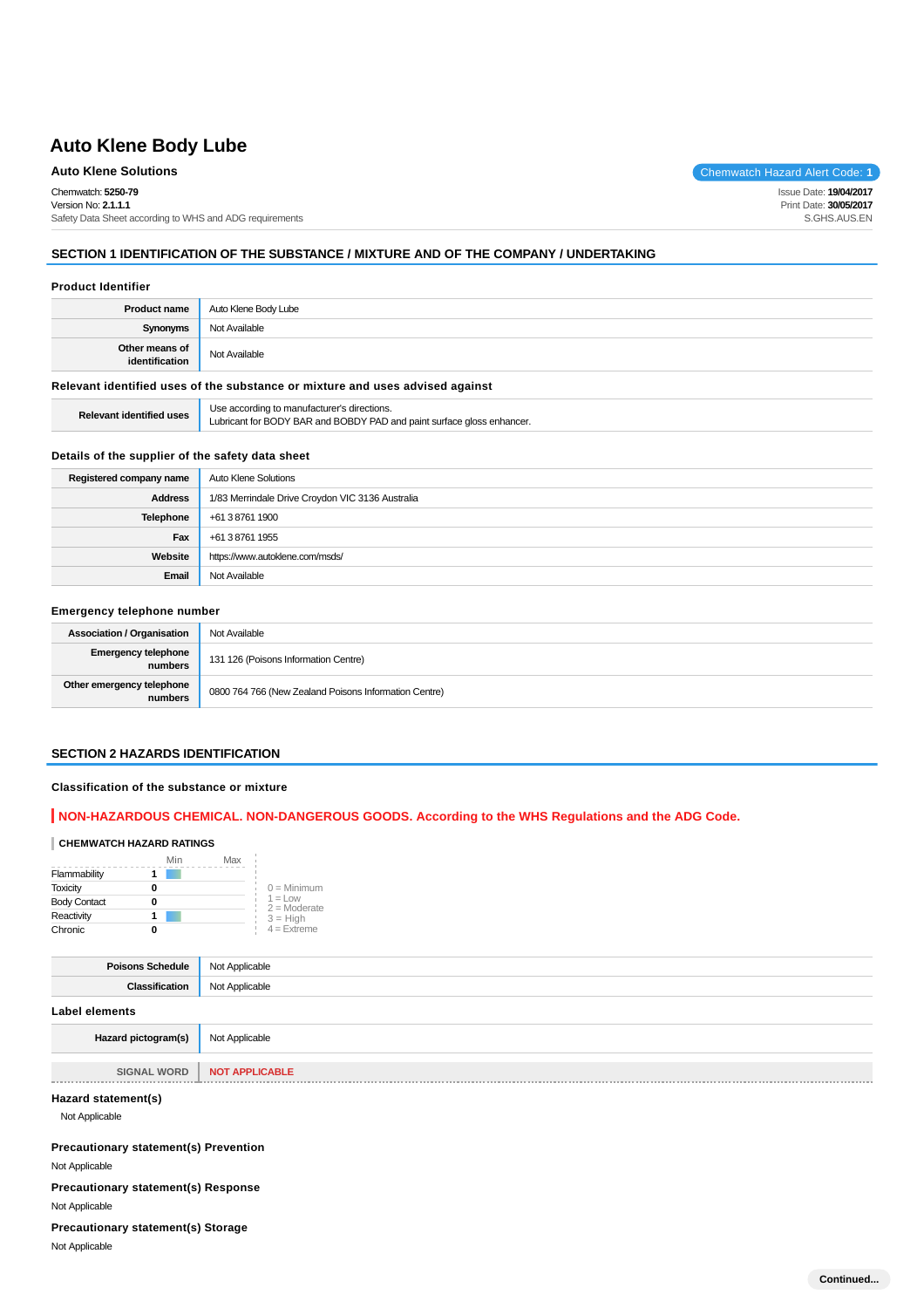## **Precautionary statement(s) Disposal**

Not Applicable

## **SECTION 3 COMPOSITION / INFORMATION ON INGREDIENTS**

### **Substances**

See section below for composition of Mixtures

### **Mixtures**

| S No               | <sup>24</sup> Tweight | <b>Name</b>                                    |
|--------------------|-----------------------|------------------------------------------------|
| Not Avoilable<br>. | 100                   | dotorminad<br>i not to be<br>dous<br>m÷n.<br>. |

## **SECTION 4 FIRST AID MEASURES**

### **Description of first aid measures**

| <b>Eye Contact</b>  | If this product comes in contact with eyes:<br>$\blacktriangleright$ Wash out immediately with water.<br>If irritation continues, seek medical attention.<br>► Removal of contact lenses after an eye injury should only be undertaken by skilled personnel. |
|---------------------|--------------------------------------------------------------------------------------------------------------------------------------------------------------------------------------------------------------------------------------------------------------|
| <b>Skin Contact</b> | If skin or hair contact occurs:<br>Fiush skin and hair with running water (and soap if available).<br>$\blacktriangleright$ Seek medical attention in event of irritation.                                                                                   |
| <b>Inhalation</b>   | If fumes, aerosols or combustion products are inhaled remove from contaminated area.<br>• Other measures are usually unnecessary.                                                                                                                            |
| Ingestion           | Immediately give a glass of water.<br>First aid is not generally required. If in doubt, contact a Poisons Information Centre or a doctor.                                                                                                                    |

### **Indication of any immediate medical attention and special treatment needed**

Treat symptomatically.

## **SECTION 5 FIREFIGHTING MEASURES**

### **Extinguishing media**

- Foam.
- Dry chemical powder.
- BCF (where regulations permit).
- ▶ Carbon dioxide.
- Water spray or fog Large fires only.

### **Special hazards arising from the substrate or mixture**

| <b>Fire Incompatibility</b>    | Avoid contamination with oxidising agents i.e. nitrates, oxidising acids, chlorine bleaches, pool chlorine etc. as ignition may result                                                                                                                                                                                                                                                                                                                                                     |
|--------------------------------|--------------------------------------------------------------------------------------------------------------------------------------------------------------------------------------------------------------------------------------------------------------------------------------------------------------------------------------------------------------------------------------------------------------------------------------------------------------------------------------------|
| <b>Advice for firefighters</b> |                                                                                                                                                                                                                                                                                                                                                                                                                                                                                            |
| <b>Fire Fighting</b>           | Alert Fire Brigade and tell them location and nature of hazard.<br>▶ Wear breathing apparatus plus protective gloves.<br>► Prevent, by any means available, spillage from entering drains or water courses.<br>► Use water delivered as a fine spray to control fire and cool adjacent area.<br>DO NOT approach containers suspected to be hot.<br>Cool fire exposed containers with water spray from a protected location.<br>If safe to do so, remove containers from path of fire.      |
| <b>Fire/Explosion Hazard</b>   | $\triangleright$ Combustible.<br>Slight fire hazard when exposed to heat or flame.<br>► Heating may cause expansion or decomposition leading to violent rupture of containers.<br>• On combustion, may emit toxic fumes of carbon monoxide (CO).<br>• May emit acrid smoke.<br>Mists containing combustible materials may be explosive.<br>Combustion products include:<br>carbon dioxide (CO2)<br>silicon dioxide (SiO2)<br>other pyrolysis products typical of burning organic material. |
| <b>HAZCHEM</b>                 | Not Applicable                                                                                                                                                                                                                                                                                                                                                                                                                                                                             |
|                                |                                                                                                                                                                                                                                                                                                                                                                                                                                                                                            |

## **SECTION 6 ACCIDENTAL RELEASE MEASURES**

## **Personal precautions, protective equipment and emergency procedures**

See section 8

### **Environmental precautions**

See section 12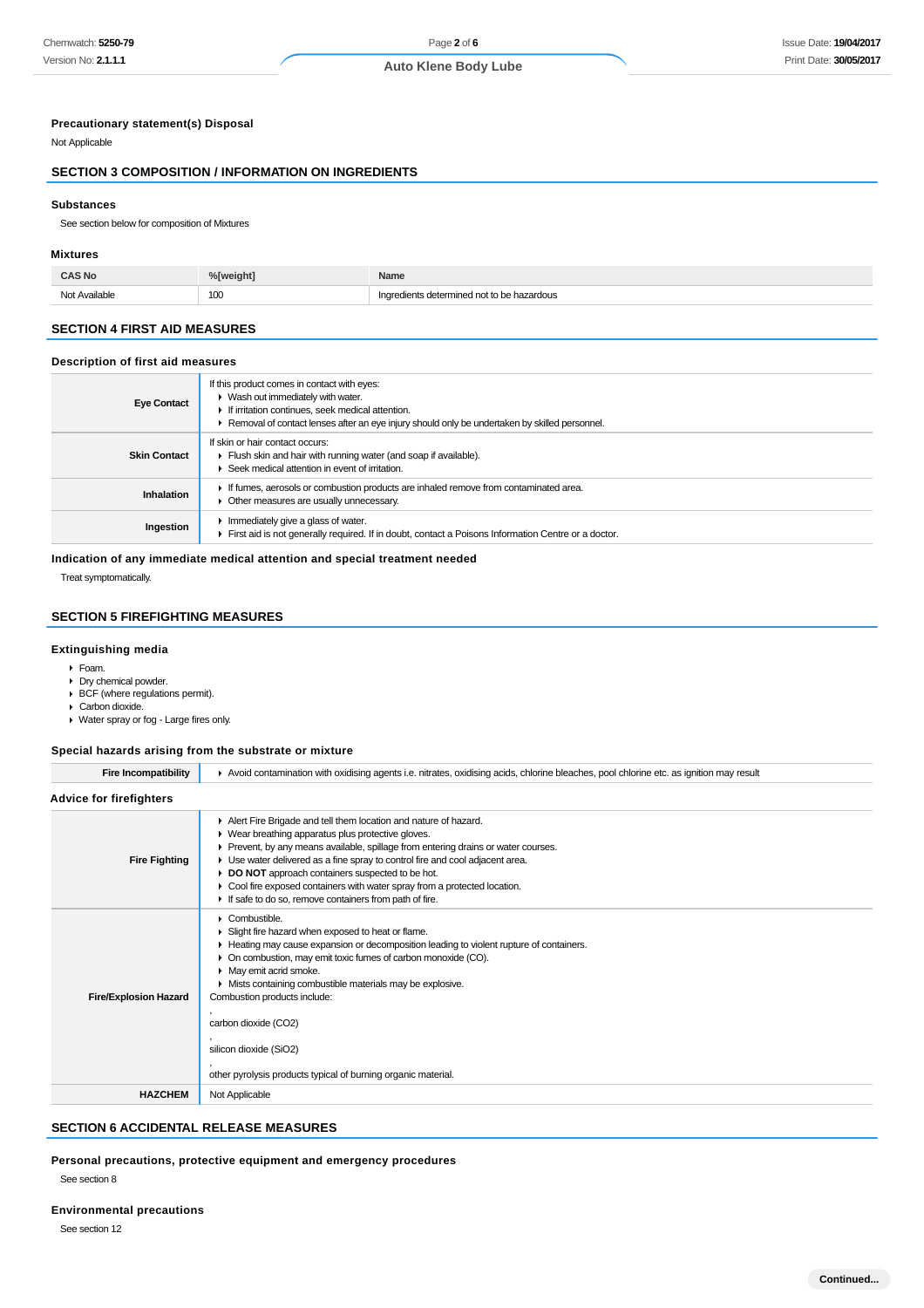## **Auto Klene Body Lube**

## **Methods and material for containment and cleaning up**

| <b>Minor Spills</b> | ▶ Remove all ignition sources.<br>Clean up all spills immediately.<br>Avoid breathing vapours and contact with skin and eyes.<br>• Control personal contact with the substance, by using protective equipment.<br>Contain and absorb spill with sand, earth, inert material or vermiculite.<br>$\triangleright$ Wipe up.<br>• Place in a suitable, labelled container for waste disposal. |
|---------------------|-------------------------------------------------------------------------------------------------------------------------------------------------------------------------------------------------------------------------------------------------------------------------------------------------------------------------------------------------------------------------------------------|
| <b>Major Spills</b> | Moderate hazard.<br>• Clear area of personnel and move upwind.<br>Alert Fire Brigade and tell them location and nature of hazard.<br>• Wear breathing apparatus plus protective gloves.<br>• Prevent, by any means available, spillage from entering drains or water course.<br>▶ No smoking, naked lights or ignition sources.<br>Increase ventilation.                                  |

Personal Protective Equipment advice is contained in Section 8 of the SDS.

## **SECTION 7 HANDLING AND STORAGE**

## **Precautions for safe handling**

| Safe handling      | Avoid all personal contact, including inhalation.<br>• Wear protective clothing when risk of exposure occurs.<br>Use in a well-ventilated area.<br>Prevent concentration in hollows and sumps.<br>DO NOT enter confined spaces until atmosphere has been checked.<br>Avoid smoking, naked lights or ignition sources.<br>Avoid contact with incompatible materials.                                                |
|--------------------|--------------------------------------------------------------------------------------------------------------------------------------------------------------------------------------------------------------------------------------------------------------------------------------------------------------------------------------------------------------------------------------------------------------------|
| Other information  | Store in original containers.<br>▶ Keep containers securely sealed.<br>▶ No smoking, naked lights or ignition sources.<br>Store in a cool, dry, well-ventilated area.<br>Store away from incompatible materials and foodstuff containers.<br>• Protect containers against physical damage and check regularly for leaks.<br>Observe manufacturer's storage and handling recommendations contained within this SDS. |
|                    | Conditions for safe storage, including any incompatibilities                                                                                                                                                                                                                                                                                                                                                       |
| Suitable container | Metal can or drum<br>• Packaging as recommended by manufacturer.                                                                                                                                                                                                                                                                                                                                                   |

| Suitable container      | $\blacktriangleright$ Metal can or drum<br>• Packaging as recommended by manufacturer.<br>• Check all containers are clearly labelled and free from leaks. |
|-------------------------|------------------------------------------------------------------------------------------------------------------------------------------------------------|
| Storage incompatibility | Avoid contamination of water, foodstuffs, feed or seed.<br>$\blacktriangleright$ Avoid reaction with oxidising agents<br>Avoid strong acids, bases.        |

## **SECTION 8 EXPOSURE CONTROLS / PERSONAL PROTECTION**

## **Control parameters**

## **OCCUPATIONAL EXPOSURE LIMITS (OEL)**

**INGREDIENT DATA**

Not Available

### **EMERGENCY LIMITS**

| Ingredient           | <b>Material name</b> | TEEL-1        | TEEL-2              | TEEL-3        |
|----------------------|----------------------|---------------|---------------------|---------------|
| Auto Klene Body Lube | Not Available        | Not Available | Not Available       | Not Available |
|                      |                      |               |                     |               |
| Ingredient           | <b>Original IDLH</b> |               | <b>Revised IDLH</b> |               |
|                      |                      |               |                     |               |

### **Exposure controls**

| Appropriate engineering<br>controls | Engineering controls are used to remove a hazard or place a barrier between the worker and the hazard. Well-designed engineering controls can be highly<br>effective in protecting workers and will typically be independent of worker interactions to provide this high level of protection.<br>The basic types of engineering controls are:<br>Process controls which involve changing the way a job activity or process is done to reduce the risk.<br>Enclosure and/or isolation of emission source which keeps a selected hazard "physically" away from the worker and ventilation that strategically "adds" and<br>"removes" air in the work environment. Ventilation can remove or dilute an air contaminant if designed properly. The design of a ventilation system must match<br>the particular process and chemical or contaminant in use.<br>Employers may need to use multiple types of controls to prevent employee overexposure. |
|-------------------------------------|-------------------------------------------------------------------------------------------------------------------------------------------------------------------------------------------------------------------------------------------------------------------------------------------------------------------------------------------------------------------------------------------------------------------------------------------------------------------------------------------------------------------------------------------------------------------------------------------------------------------------------------------------------------------------------------------------------------------------------------------------------------------------------------------------------------------------------------------------------------------------------------------------------------------------------------------------|
| <b>Personal protection</b>          | <b>MY GJI</b>                                                                                                                                                                                                                                                                                                                                                                                                                                                                                                                                                                                                                                                                                                                                                                                                                                                                                                                                   |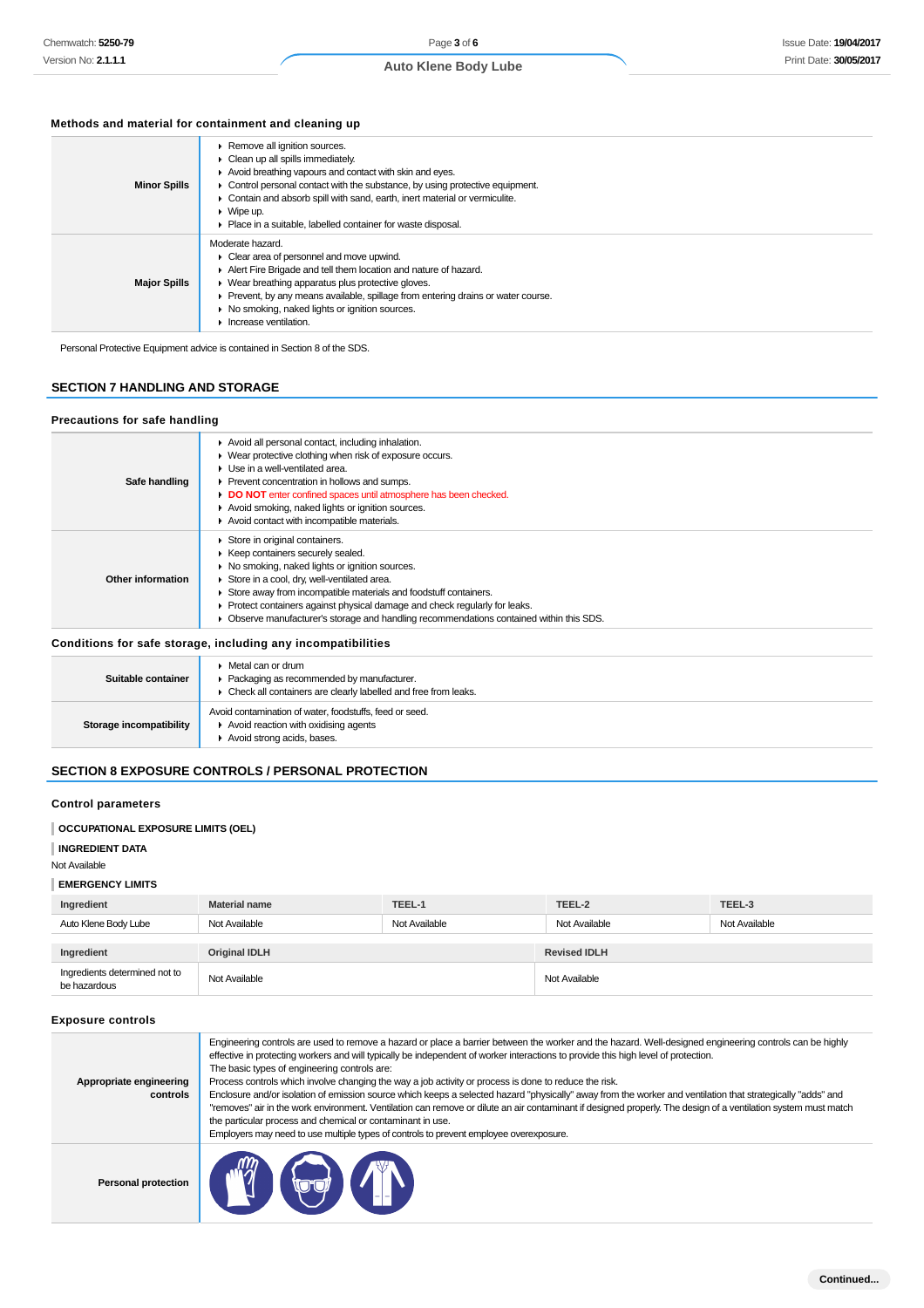| Eye and face protection | ▶ Safety glasses with side shields<br>$\triangleright$ Chemical goggles.<br>Contact lenses may pose a special hazard; soft contact lenses may absorb and concentrate irritants. A written policy document, describing the wearing of<br>lenses or restrictions on use, should be created for each workplace or task. This should include a review of lens absorption and adsorption for the class of<br>chemicals in use and an account of injury experience. Medical and first-aid personnel should be trained in their removal and suitable equipment should be<br>readily available. In the event of chemical exposure, begin eye irrigation immediately and remove contact lens as soon as practicable. Lens should be removed<br>at the first signs of eye redness or irritation - lens should be removed in a clean environment only after workers have washed hands thoroughly. |
|-------------------------|----------------------------------------------------------------------------------------------------------------------------------------------------------------------------------------------------------------------------------------------------------------------------------------------------------------------------------------------------------------------------------------------------------------------------------------------------------------------------------------------------------------------------------------------------------------------------------------------------------------------------------------------------------------------------------------------------------------------------------------------------------------------------------------------------------------------------------------------------------------------------------------|
| <b>Skin protection</b>  | See Hand protection below                                                                                                                                                                                                                                                                                                                                                                                                                                                                                                                                                                                                                                                                                                                                                                                                                                                              |
| Hands/feet protection   | Wear general protective gloves, eg. light weight rubber gloves.<br>The selection of suitable gloves does not only depend on the material, but also on further marks of quality which vary from manufacturer to manufacturer. Where<br>the chemical is a preparation of several substances, the resistance of the glove material can not be calculated in advance and has therefore to be checked prior<br>to the application.<br>The exact break through time for substances has to be obtained from the manufacturer of the protective gloves and has to be observed when making a final<br>choice.<br>Personal hygiene is a key element of effective hand care. Gloves must only be worn on clean hands. After using gloves, hands should be washed and dried<br>thoroughly. Application of a non-perfumed moisturizer is recommended.                                               |
| <b>Body protection</b>  | See Other protection below                                                                                                                                                                                                                                                                                                                                                                                                                                                                                                                                                                                                                                                                                                                                                                                                                                                             |
| Other protection        | No special equipment needed when handling small quantities.<br>OTHERWISE:<br>$\triangleright$ Overalls.<br>$\blacktriangleright$ Barrier cream.<br>$\blacktriangleright$ Evewash unit.                                                                                                                                                                                                                                                                                                                                                                                                                                                                                                                                                                                                                                                                                                 |
| <b>Thermal hazards</b>  | Not Available                                                                                                                                                                                                                                                                                                                                                                                                                                                                                                                                                                                                                                                                                                                                                                                                                                                                          |

### **SECTION 9 PHYSICAL AND CHEMICAL PROPERTIES**

### **Information on basic physical and chemical properties**

| Appearance                                      | Pale clear purple liquid with a mild grape odour; partially mixes with water. |                                                   |                |
|-------------------------------------------------|-------------------------------------------------------------------------------|---------------------------------------------------|----------------|
|                                                 |                                                                               |                                                   |                |
| <b>Physical state</b>                           | Liquid                                                                        | Relative density (Water = 1)                      | 1.03           |
| Odour                                           | Not Available                                                                 | <b>Partition coefficient</b><br>n-octanol / water | Not Available  |
| <b>Odour threshold</b>                          | Not Available                                                                 | Auto-ignition temperature<br>$(^{\circ}C)$        | Not Available  |
| pH (as supplied)                                | Not Applicable                                                                | Decomposition<br>temperature                      | Not Available  |
| Melting point / freezing<br>point (°C)          | Not Available                                                                 | <b>Viscosity (cSt)</b>                            | Not Available  |
| Initial boiling point and<br>boiling range (°C) | Not Available                                                                 | Molecular weight (g/mol)                          | Not Applicable |
| Flash point (°C)                                | $-94$                                                                         | <b>Taste</b>                                      | Not Available  |
| <b>Evaporation rate</b>                         | Not Available                                                                 | <b>Explosive properties</b>                       | Not Available  |
| Flammability                                    | Not Applicable                                                                | <b>Oxidising properties</b>                       | Not Available  |
| <b>Upper Explosive Limit (%)</b>                | Not Available                                                                 | Surface Tension (dyn/cm or<br>$mN/m$ )            | Not Available  |
| Lower Explosive Limit (%)                       | Not Available                                                                 | <b>Volatile Component (%vol)</b>                  | Not Available  |
| Vapour pressure (kPa)                           | Not Available                                                                 | Gas group                                         | Not Available  |
| Solubility in water (g/L)                       | Partly miscible                                                               | pH as a solution (1%)                             | 7.9-8.5        |
| Vapour density ( $Air = 1$ )                    | Not Available                                                                 | VOC g/L                                           | Not Available  |

## **SECTION 10 STABILITY AND REACTIVITY**

| Reactivity                                 | See section 7                                                             |
|--------------------------------------------|---------------------------------------------------------------------------|
| <b>Chemical stability</b>                  | Product is considered stable and hazardous polymerisation will not occur. |
| Possibility of hazardous<br>reactions      | See section 7                                                             |
| <b>Conditions to avoid</b>                 | See section 7                                                             |
| Incompatible materials                     | See section 7                                                             |
| <b>Hazardous decomposition</b><br>products | See section 5                                                             |

## **SECTION 11 TOXICOLOGICAL INFORMATION**

## **Information on toxicological effects**

| Inhaled             | The material is not thought to produce adverse health effects or irritation of the respiratory tract (as classified by EC Directives using animal models).<br>Nevertheless, good hygiene practice requires that exposure be kept to a minimum and that suitable control measures be used in an occupational setting. |
|---------------------|----------------------------------------------------------------------------------------------------------------------------------------------------------------------------------------------------------------------------------------------------------------------------------------------------------------------|
| Ingestion           | The material has NOT been classified by EC Directives or other classification systems as "harmful by ingestion". This is because of the lack of corroborating<br>animal or human evidence.                                                                                                                           |
| <b>Skin Contact</b> | The material is not thought to produce adverse health effects or skin irritation following contact (as classified by EC Directives using animal models).<br>Nevertheless, good hygiene practice requires that exposure be kept to a minimum and that suitable gloves be used in an occupational setting.             |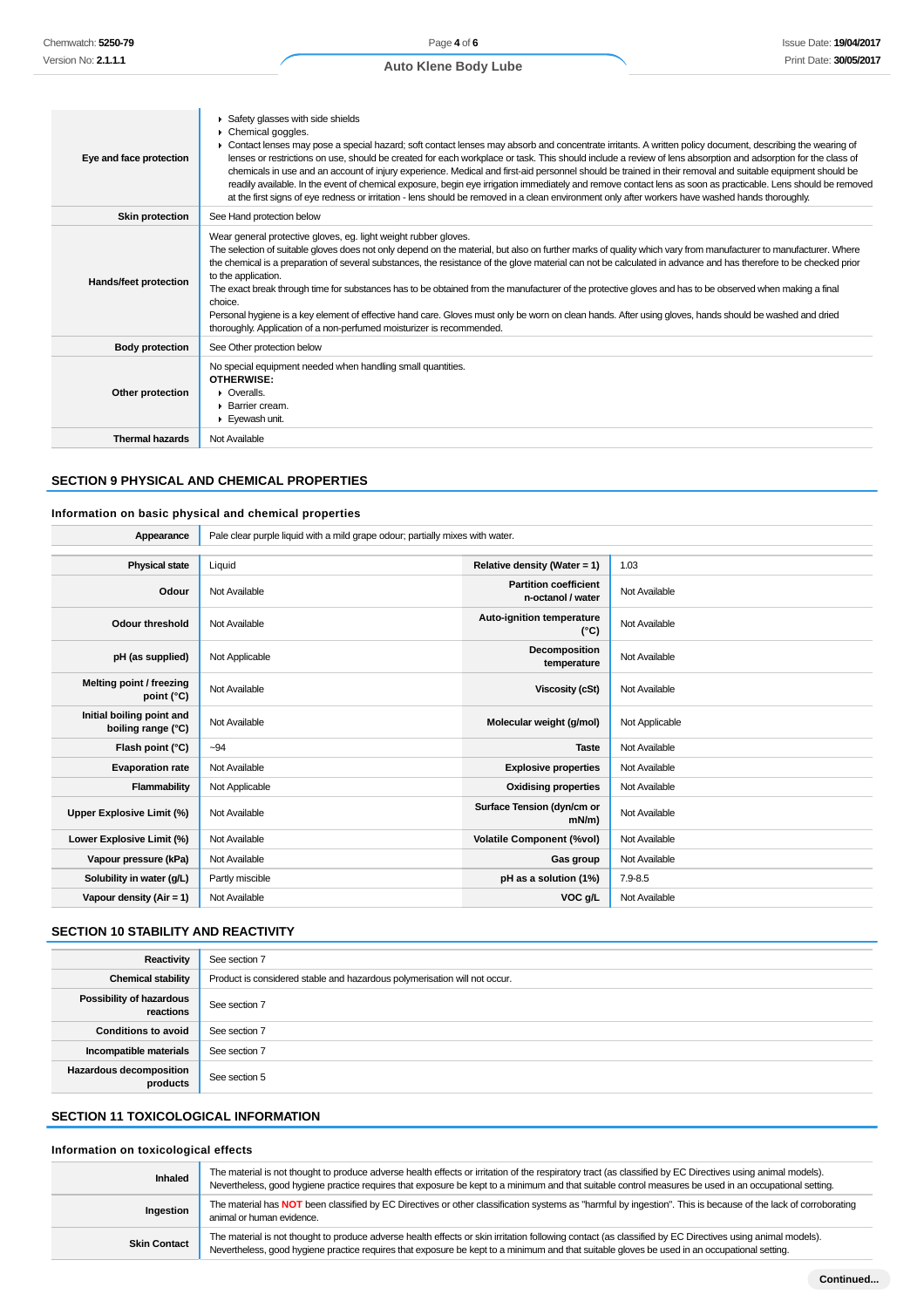|  | <b>Auto Klene Body Lube</b> |  |  |
|--|-----------------------------|--|--|
|--|-----------------------------|--|--|

| Eye                  | Although the liquid is not thought to be an irritant (as classified by EC Directives), direct contact with the eye may produce transient discomfort characterised<br>by tearing or conjunctival redness (as with windburn).               |                                    |  |
|----------------------|-------------------------------------------------------------------------------------------------------------------------------------------------------------------------------------------------------------------------------------------|------------------------------------|--|
| Chronic              | Long-term exposure to the product is not thought to produce chronic effects adverse to the health (as classified by EC Directives using animal models);<br>nevertheless exposure by all routes should be minimised as a matter of course. |                                    |  |
| Auto Klene Body Lube | <b>TOXICITY</b><br>Not Available                                                                                                                                                                                                          | <b>IRRITATION</b><br>Not Available |  |
| Legend:              | 1. Value obtained from Europe ECHA Registered Substances - Acute toxicity 2.* Value obtained from manufacturer's SDS. Unless otherwise specified data<br>extracted from RTECS - Register of Toxic Effect of chemical Substances           |                                    |  |
|                      |                                                                                                                                                                                                                                           |                                    |  |

| <b>Acute Toxicity</b>                       | Y | Carcinogenicity                 | $\circlearrowright$                                                                           |
|---------------------------------------------|---|---------------------------------|-----------------------------------------------------------------------------------------------|
| <b>Skin Irritation/Corrosion</b>            | N | Reproductivity                  | $\circ$                                                                                       |
| <b>Serious Eye</b><br>Damage/Irritation     | ∾ | <b>STOT - Single Exposure</b>   | $\circ$                                                                                       |
| <b>Respiratory or Skin</b><br>sensitisation | ◡ | <b>STOT - Repeated Exposure</b> | $\circ$                                                                                       |
| Mutagenicity                                |   | <b>Aspiration Hazard</b>        | $\circ$                                                                                       |
|                                             |   | Legend:                         | $\blacktriangleright$ - Data available but does not fill the criteria for classification<br>. |

 $\blacktriangleright$  – Data available to make classification

 $\bigcirc$  – Data Not Available to make classification

## **SECTION 12 ECOLOGICAL INFORMATION**

## **Toxicity**

|                                                                                                                                                                                                                                                                                                                                                                                                            | <b>ENDPOINT</b>   | <b>TEST DURATION (HR)</b> | <b>SPECIES</b> | <b>SOURCE</b><br>VALUE                 |
|------------------------------------------------------------------------------------------------------------------------------------------------------------------------------------------------------------------------------------------------------------------------------------------------------------------------------------------------------------------------------------------------------------|-------------------|---------------------------|----------------|----------------------------------------|
| Auto Klene Body Lube                                                                                                                                                                                                                                                                                                                                                                                       | Not<br>Applicable | Not Applicable            | Not Applicable | Not<br>Not<br>Applicable<br>Applicable |
| Extracted from 1. IUCLID Toxicity Data 2. Europe ECHA Registered Substances - Ecotoxicological Information - Aquatic Toxicity 3. EPIWIN Suite V3.12<br>Legend:<br>(QSAR) - Aquatic Toxicity Data (Estimated) 4. US EPA, Ecotox database - Aquatic Toxicity Data 5. ECETOC Aquatic Hazard Assessment Data 6. NITE<br>(Japan) - Bioconcentration Data 7. METI (Japan) - Bioconcentration Data 8. Vendor Data |                   |                           |                |                                        |

## **Persistence and degradability**

| Ingredient | Persistence: Water/Soil               | Persistence: Air                      |
|------------|---------------------------------------|---------------------------------------|
|            | No Data available for all ingredients | No Data available for all ingredients |

### **Bioaccumulative potential**

| Ingredient       | <b>Bioaccumulation</b>                |  |
|------------------|---------------------------------------|--|
|                  | No Data available for all ingredients |  |
| Mobility in soil |                                       |  |
| Ingredient       | <b>Mobility</b>                       |  |

## **SECTION 13 DISPOSAL CONSIDERATIONS**

No Data available for all ingredients

| Legislation addressing waste disposal requirements may differ by country, state and/or territory. Each user must refer to laws operating in their area. In some<br>areas, certain wastes must be tracked.<br>A Hierarchy of Controls seems to be common - the user should investigate:<br>$\blacktriangleright$ Reduction<br>$\triangleright$ Reuse<br>$\triangleright$ Recycling<br>▶ Disposal (if all else fails)<br>This material may be recycled if unused, or if it has not been contaminated so as to make it unsuitable for its intended use. If it has been contaminated, it may be<br>possible to reclaim the product by filtration, distillation or some other means. Shelf life considerations should also be applied in making decisions of this type.<br><b>Product / Packaging</b><br>Note that properties of a material may change in use, and recycling or reuse may not always be appropriate.<br>disposal<br>• DO NOT allow wash water from cleaning or process equipment to enter drains.<br>It may be necessary to collect all wash water for treatment before disposal.<br>In all cases disposal to sewer may be subject to local laws and regulations and these should be considered first.<br>Where in doubt contact the responsible authority.<br>► Recycle wherever possible or consult manufacturer for recycling options.<br>Consult State Land Waste Authority for disposal.<br>Bury or incinerate residue at an approved site.<br>▶ Recycle containers if possible, or dispose of in an authorised landfill. | Waste treatment methods |  |
|-------------------------------------------------------------------------------------------------------------------------------------------------------------------------------------------------------------------------------------------------------------------------------------------------------------------------------------------------------------------------------------------------------------------------------------------------------------------------------------------------------------------------------------------------------------------------------------------------------------------------------------------------------------------------------------------------------------------------------------------------------------------------------------------------------------------------------------------------------------------------------------------------------------------------------------------------------------------------------------------------------------------------------------------------------------------------------------------------------------------------------------------------------------------------------------------------------------------------------------------------------------------------------------------------------------------------------------------------------------------------------------------------------------------------------------------------------------------------------------------------------------------------------------------|-------------------------|--|
|                                                                                                                                                                                                                                                                                                                                                                                                                                                                                                                                                                                                                                                                                                                                                                                                                                                                                                                                                                                                                                                                                                                                                                                                                                                                                                                                                                                                                                                                                                                                           |                         |  |

## **SECTION 14 TRANSPORT INFORMATION**